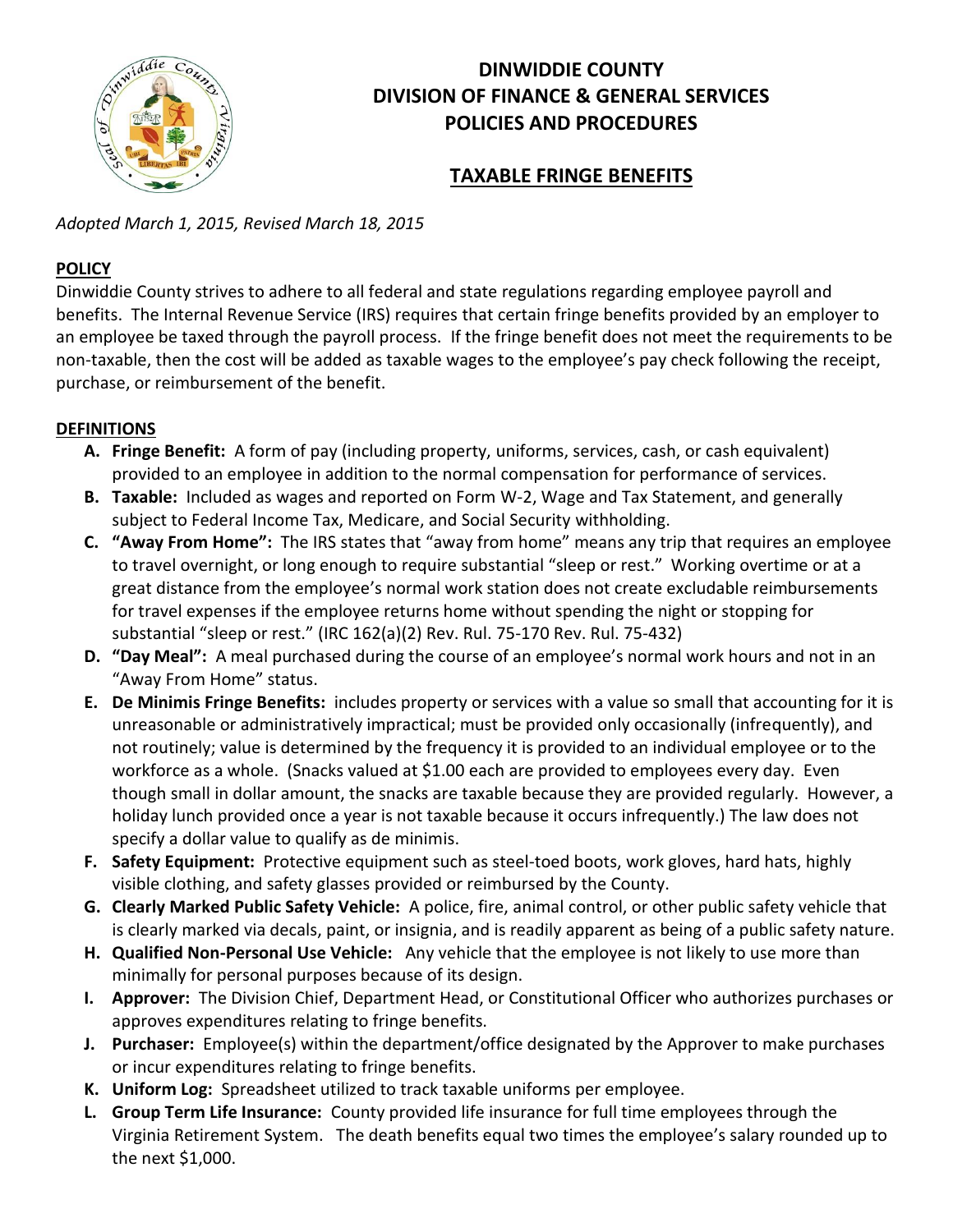#### **PROCEDURES**

### **A. Meal and Travel Reimbursements**

- a. Meal and travel expenses may be reimbursable to the employee if the conditions of the *Dinwiddie County Travel/Training Policy and Procedures* are met. The taxable nature of those reimbursements depends on the circumstances of the meal and travel.
- b. Meal reimbursement is not taxable if the meal is incurred "away from home" or the employee is on call for emergencies during the lunch period (i.e. Sheriff's Deputies on security duty for a Judge or on an extradition).
- c. Day meals are generally taxable unless the meal is provided on the County premises and for the County's convenience. Occasional group meals and employee picnics are also excludable.
- f. An *Accounting for Day Meals Form* must be completed whether the meal purchase was outof-pocket and the employee is requesting reimbursement or whether the purchase was made by Pcard.
	- i. The purpose of the form is to document the meal to determine if there is an exclusion for taxability and/or to ensure that the right employee(s) are taxed.
	- ii. If an employee is requesting reimbursement, the form should be attached to the Misc. Employee Reimbursement Form along with an itemized receipt.
	- iii. If an employee purchases a meal for another employee or group of employees, he/she must complete the form and list the employees who received the meal and the amount to be charged to each employee.
- g. Please refer to the County's Travel/Training Policy for per diem guidelines and reimbursement procedures.

### **B. Clothing and Uniforms**

- a. Generally, County-provided clothing and clothing allowances are taxable as wages to the employee, unless considered safety equipment or public safety uniforms as defined by the Dinwiddie County Sheriff's Office and Dinwiddie County Fire and EMS personnel policies.
- b. For public safety personnel, their policy-defined uniforms are considered to be non-taxable if they are required as a condition of employment, they are considered "not suitable for everyday wear", and the public safety department has a policy of prohibiting off-duty wearing of uniforms.
- c. For non-public safety personnel, polo style shirts, dress shirts, jackets, cargo pants, ball caps, etc. would be taxable, even if the County name/logo appears on the item. It is not enough that the clothes are marked with "Dinwiddie County" and the employee's name, or that the employee does not typically wear the clothing except at work.
- d. If a clothing allowance is to be paid in cash, the Approver must send a memo to Payroll so it can be included in the employee's next payroll check.
- e. When the Approver distributes clothing/uniform items to employees, a Uniform Log must be completed and returned to the Accounting Department.
	- i. If the Department keeps clothing/uniforms in inventory, then the Inventory Uniform Log will be used to document the items received by the employee(s) on a monthly basis.
	- ii. If purchases are made for specific employee(s) and immediately distributed, then the Invoice Uniform Log will be used to document the items received.
- f. The Uniform Log must indicate the items given to the employee, the employee's name, the item cost, and tax status. The employee must also sign for receipt of the item. The employee's signature indicates their understanding of this policy.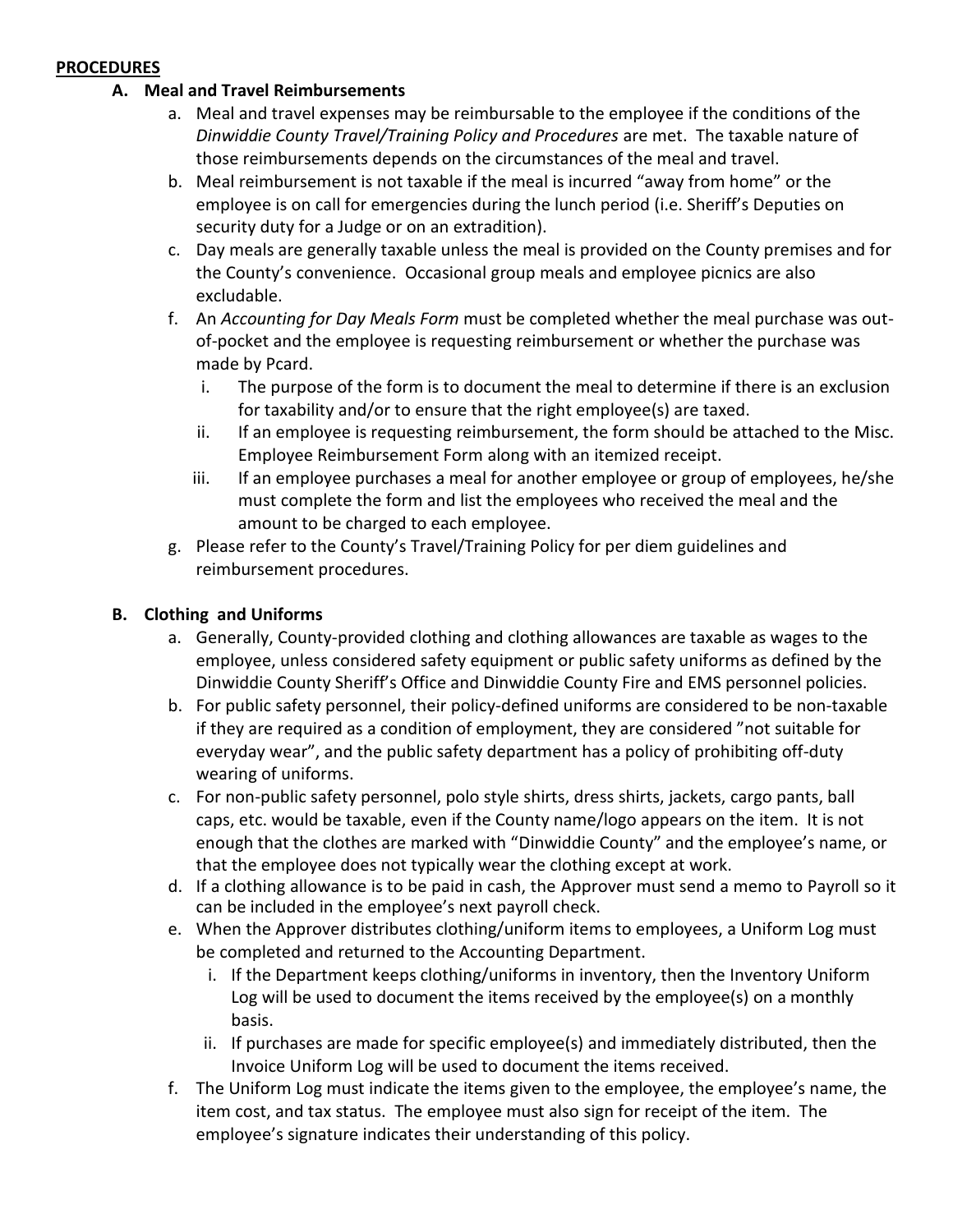g. The Accounting Department will add the value of the taxable benefit to the paycheck immediately following the employee taking possession of the item.

## **C. County Provided Vehicles and Vehicle Allowances**

- a. If the County provides a vehicle that is used exclusively for business purposes, there is no tax reporting requirement. Use of a qualified non-personal use vehicle, including commuting, is excludable to the employee; and recordkeeping and substantiation by the employee are not required by the IRS (Reg. 1.274-ST (k); Reg. 132-5 (h)). Qualified nonpersonal use vehicles include the following:
	- i. Clearly marked public safety vehicles used for their specific purpose
	- ii. Unmarked vehicles used by law enforcement officers if the vehicle is used by a full-time law enforcement officer; i.e. an officer authorized to carry firearms, execute warrants, and make arrests. The officer must regularly carry firearms, except when it is not possible to do so because of the requirements of undercover work;
- b. The employee must always be on-call.
- c. The employee must be required by an employer to use the vehicle for commuting.
- d. The employer must prohibit personal use (other than commuting.)
- g. All employees who are authorized to take County vehicles home will acknowledge in writing their understanding that personal use of the County vehicle is prohibited except for commuting.
- h. All vehicle allowance payments are taxable to the employee and will be processed through Payroll.

### **D. Group Term Life Insurance**

- a. The cost for up to \$50,000 of coverage is excludable from taxes because the following are true:
	- i. It provides a death benefit that is not included in income;
	- ii. It is provided to 10 or more full-time employees;
	- iii. The amount of insurance is based on pay, not individual selection; and
	- iv. The benefit is provided by a policy carried directly or indirectly by the employer.
- b. The cost for life insurance coverage beyond \$50,000 is taxable as wages.
- c. Employees are automatically taxed through Payroll on the cost of group life insurance in excess of \$50,000.

### **E. Awards and Prizes**

- a. Some types of awards are always taxable. These include:
	- i. Cash or cash equivalent awards (gift cards)
	- ii. Recognition awards for job performance unless de minimis
	- iii. Non-cash prizes won by employees from random drawings unless de minimis
- b. Some awards are considered de minimis and are not taxable.
	- i. They must be of nominal value and provided infrequently.
	- ii. Examples include:
		- 1. Nominal gifts for birthdays, holidays
		- 2. Holiday turkeys and hams
		- 3. Flowers, plaques, coffee mugs for special occasions
		- 4. A watch or similar gift given on retirement
- d. Cash awards may be paid only through Payroll.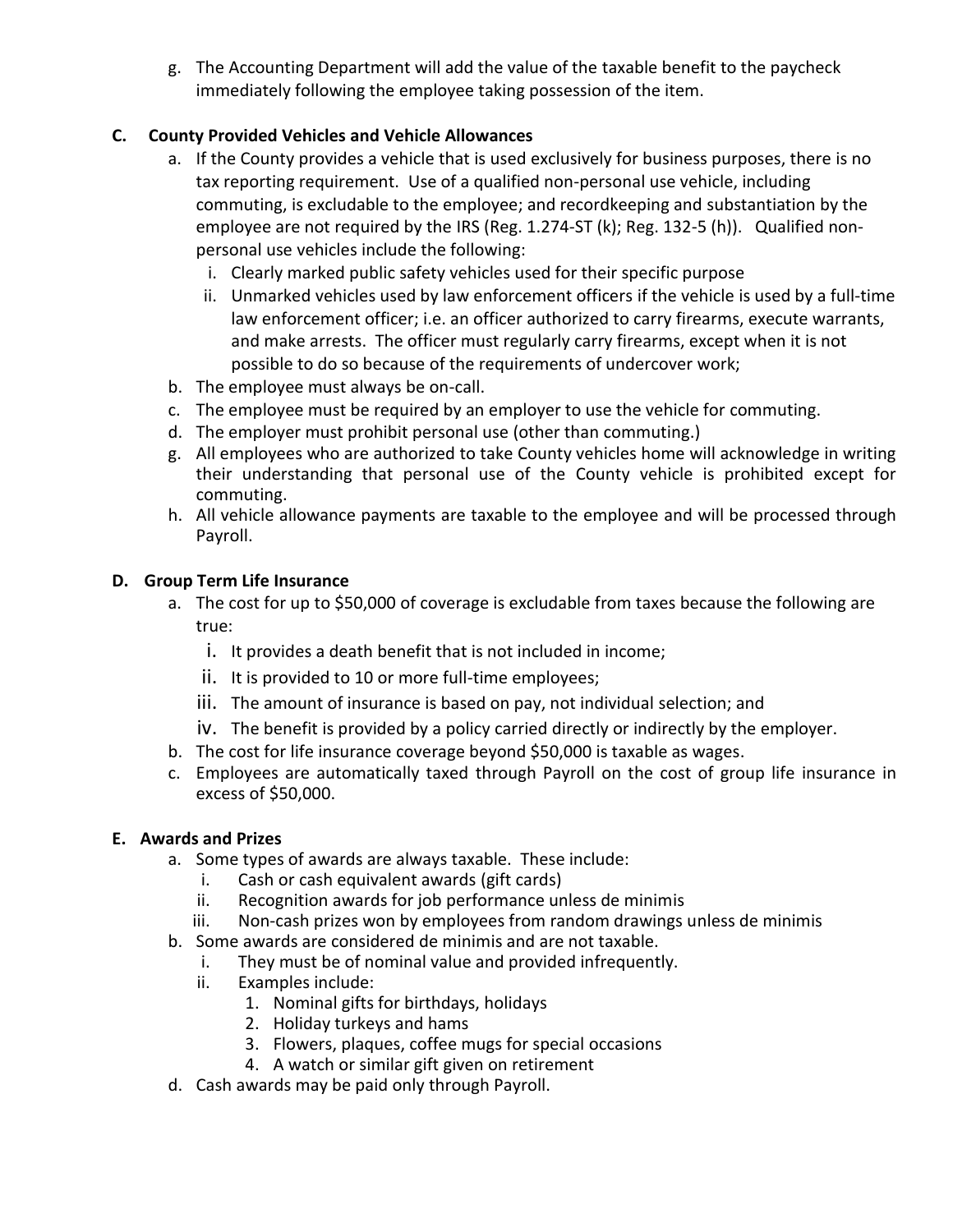#### **F. Professional Licenses and Dues**

- a. Reimbursements to employees or payments made on behalf of employees for the cost of their professional licenses may be excludable if they are directly related to the employee's job. Examples include CPA licenses and notary fees if required for an employee's job.
- b. Reimbursements to employees or payments made on behalf of employees for the cost of dues to clubs organized for business purposes only may be excludable if related to the County's business and when the employee is performing duties related to the organization's focus or mission. Examples are bar association or public service organization dues.
- c. Approvers are responsible for making sure that professional licenses and dues paid for their staff members are directly related to the employees' jobs.

### **Distribution of Taxable Fringe Benefits Policy to County Employees; Employee Acknowledgement**

A copy of the Taxable Fringe Benefits Policy shall be distributed to each County employee with an Employee Acknowledgement. Each County employee shall acknowledge receipt of the Policy by signing and dating the Employee Acknowledgement Form and returning it to Human Resources for filing in the respective employee's personnel file.